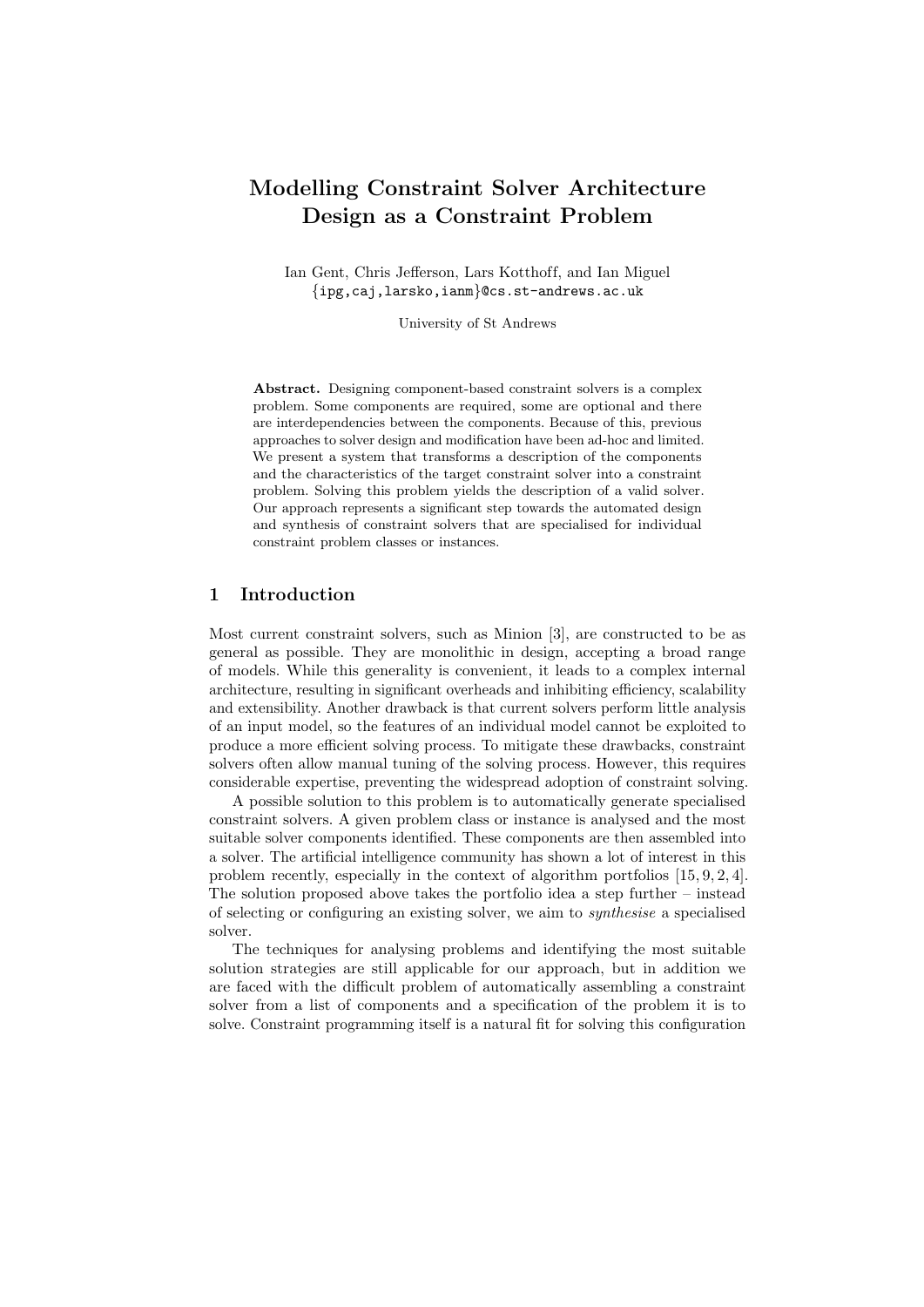problem. In the remainder of this paper, we detail a way of expressing the architecture of a constraint solver in such a way that it can be solved as a constraint problem.

## 2 Background

Several other approaches for generating specialised constraint solvers exist. The MULTI-TAC [7] system configures and compiles a constraint solver for a specific set of problems. It does not synthesis a new constraint solver from a library of components, but customises a base solver. The customisations are limited to heuristics and do not affect all parts of the constraint solver.

KIDS [13] is a more general system and synthesises efficient algorithms from an initial specification. The approach is knowledge-based, i.e. the user supplies the knowledge required to generate an efficient algorithm for the specific problem. Refinements are limited to a number of generic transformation operations and again are not capable of customising all parts of a solver.

A review of the literature on analysing combinatorial problems and selecting the most efficient way of solving them is beyond the scope of this paper. Some of the most prominent systems are SATzilla [15] and CPHydra [9], which select from a portfolio of SAT and constraint solvers respectively based on the characteristics of a problem using machine learning.

The synthesis of a constraint solver from components is a configuration problem, many instances of which have been discussed in the literature. An overview can be found in the Configuration chapter of the Handbook of Constraint Programming [10].

One of the earliest approaches to solving configuration problems as constraint problems is by Mittal and Falkenhainer [8] and proposes dynamic constraint problems that introduce new variables as the requirements for configured components become known. They furthermore require special constraints that express whether a variable is still relevant to the partially solved problem based on the assignments made so far.

Sabin and Freuder [11] propose solving configuration problems as composite constraint satisfaction problems where values for variables can be constraint problems themselves. Stumptner et al. [14] introduce the constraint-based configuration system COCOS. Their system requires several extensions of the standard constraint paradigm as well. Mailharro [6] proposes a constraint formulation that integrates concepts from object-oriented programming. His approach relies on many of the concepts introduced in earlier work and infinite-sized domains for variables. Hinrich et al. [5] use object-oriented constraint satisfaction for modelling configuration problems. They then transform the constraint model into first order logic sentences and find a solution using a theorem solver.

Our approach works without the need to modify an existing off-the-shelf constraint solver and a solution gives a complete configuration of a solver. There is no need to solve a series of refined constraint problems. This is crucial for us because we are aiming to do this in the context of generating a constraint solver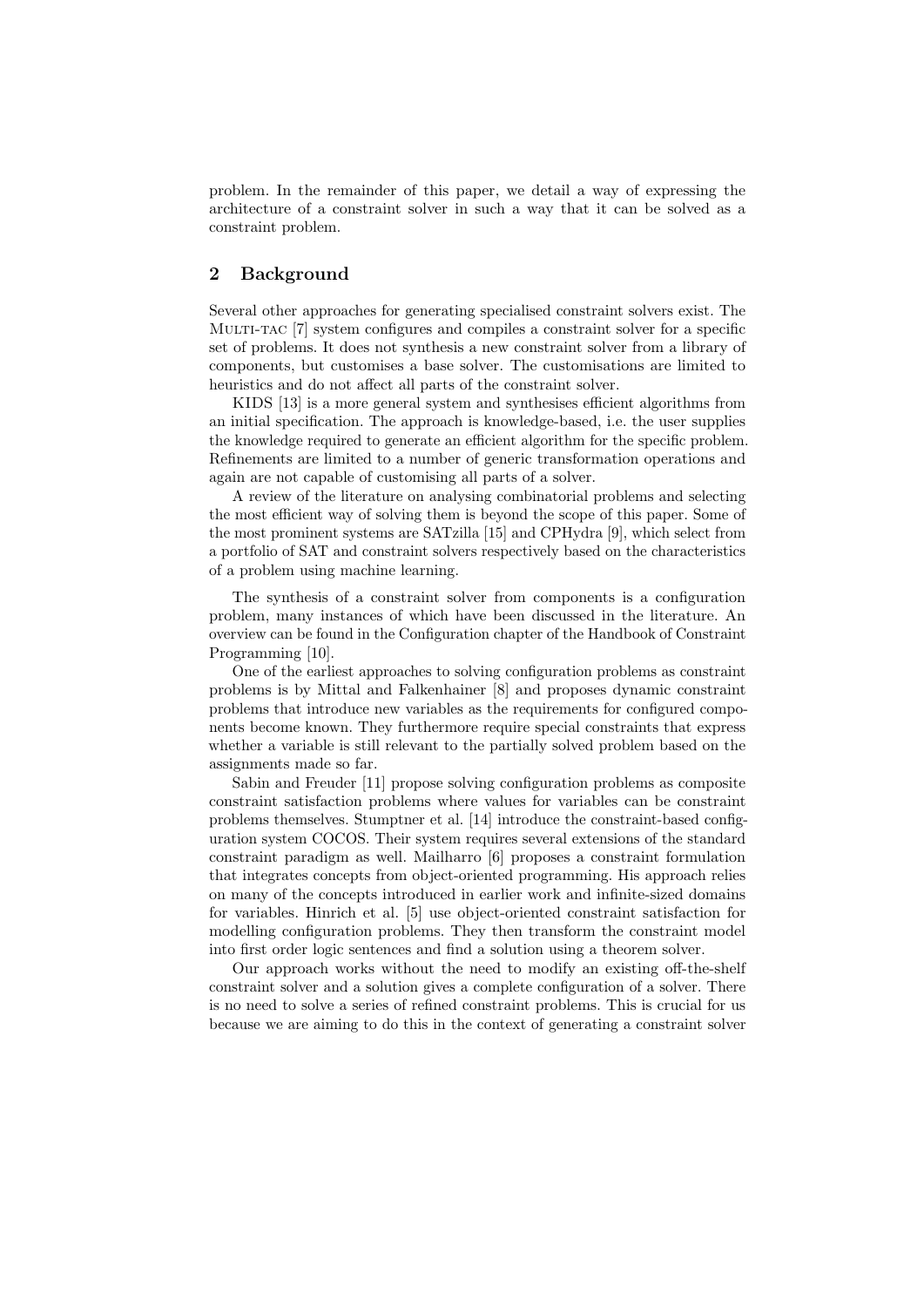that is specialised to solve a particular problem more efficiently and want to keep possible overheads, such as repeatedly generating constraint models and calling a constraint solver, as minimal as possible.

## 3 Architecture specification

We use the generic software architecture description language GRASP [1, 12] to describe the components of a constraint solver. The advantages of using a generic architecture description language include available tools for checking architecture descriptions for consistency and that people without a background in constraint programming are able to work with it. We chose GRASP because it is being developed by a research group at our department and we are able to influence the design of the language towards meeting the requirements for modelling constraint solvers.

A full description of GRASP is beyond the scope of this paper and not necessary for our purposes. The relevant elements of the language are described below.

- templates Templates are the high-level elements of the language that describe components. A single template can describe a memory manager for example. Templates may take parameters when they are instantiated to customise their behaviour further.
- requires/provides Describe things a template needs and offers for other templates to use. A memory manager for example provides a facility for storing and retrieving data. This facility could be required by a variable to keep track of its domain.
- properties Properties characterise components beyond the generic facilities they provide. A Boolean variable for example would have the property that the size of the domain is at most two.
- checks Check statements model the interdependencies between components and restrictions of customisations of a component. A component that implements a specific constraint for example would place restrictions on the parameters it can be customised with (i.e. the variables that it constrains) by e.g. limiting the domain size.

The check statements of GRASP provide much power and flexibility. Only a small subset of this is needed to express the components of a constraint solver though. The relevant parts are explained below.

- A subsetof B Asserts that set B contains all the elements of set A. It is used to ensure that a certain implementation has a specific set of properties and provides a specific set of facilities. It can also be used to ensure that an implementation does not have a property or facility.
- A accepts B Asserts that B is accepted as A, e.g. if A is the parameter given to the implementation of a constraint and B is a variable implementation, it makes sure that the constraint can be put on variables of that type.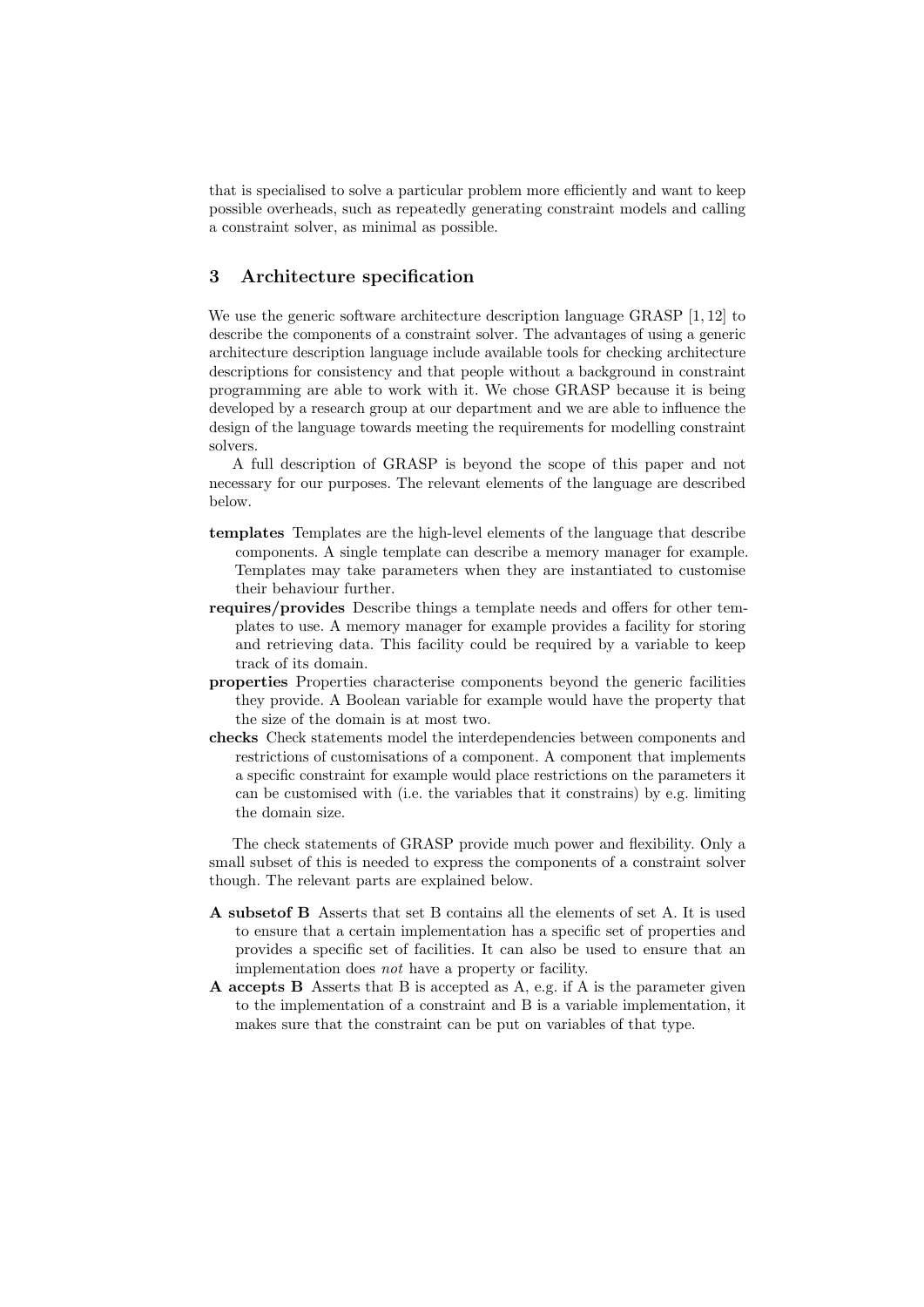Apart from the components that describe the building blocks of a solver, there is a top-level meta-component that describes the problem to be solved. It specifies the types of variables and constraints needed and which constraint implementation needs to work with which variable implementation.

The description of the constraint solver consists of a library of solver components specified this way and the problem meta-component. The library of solver components is not specific to any constraint problem to be solved by the generated solver and describes all the implementation options for any solver. The problem meta-component encodes the requirements for solving a particular constraint problem and links components from the library into an actual constraint solver.

## 4 Constraint model

The requirements of a component naturally map to variables in a constraint problem that we want to find assignments for. The domain of each of those variables is determined by the components which provide the facility required, i.e. the possible implementations. Each implementation variable has a set of provides and properties attached to it. The set of provides is necessary because an implementation may provide more than the one main facility that would be required by another component. If a variable is assigned a value which determines its implementation, it must provide all the facilities and have all the properties that this implementation provides and has and it must not provide any other facilities or have any other properties. We therefore add constraints to ensure that a component variable has a certain property or provide if and only if it is assigned an implementation that has this property or provide.

There are several cases we need to consider for converting the check statements of GRASP into constraints. The first case is of the form list subsetof properties/provides. This requires a component implementation to provide a list of facilities or have a set of properties. The translation into constraints is straightforward; we simply require the things in list to be in the set of properties/provides. The second case of the form properties/provides subset of list. This is the opposite of the previous case and *forbids* the properties/provides which are not listed explicitly. The translation into constraints is analogous to the previous case.

The final case deals with the accepts. The general requirement encoded is that if a parameter to an implementation requires a certain property or facility, the implementation of the parameter must provide it. The corresponding constraints are implications that require properties and provides of an implementation that might be used as a parameter to be set if they are set for the parameter.

#### 4.1 Conditional variables and constraints

The variables and constraints mentioned so far are only valid at the top level, i.e. for the problem meta-component. We need additional constructs that encode the requirements that arise if a component is implemented in a certain way. The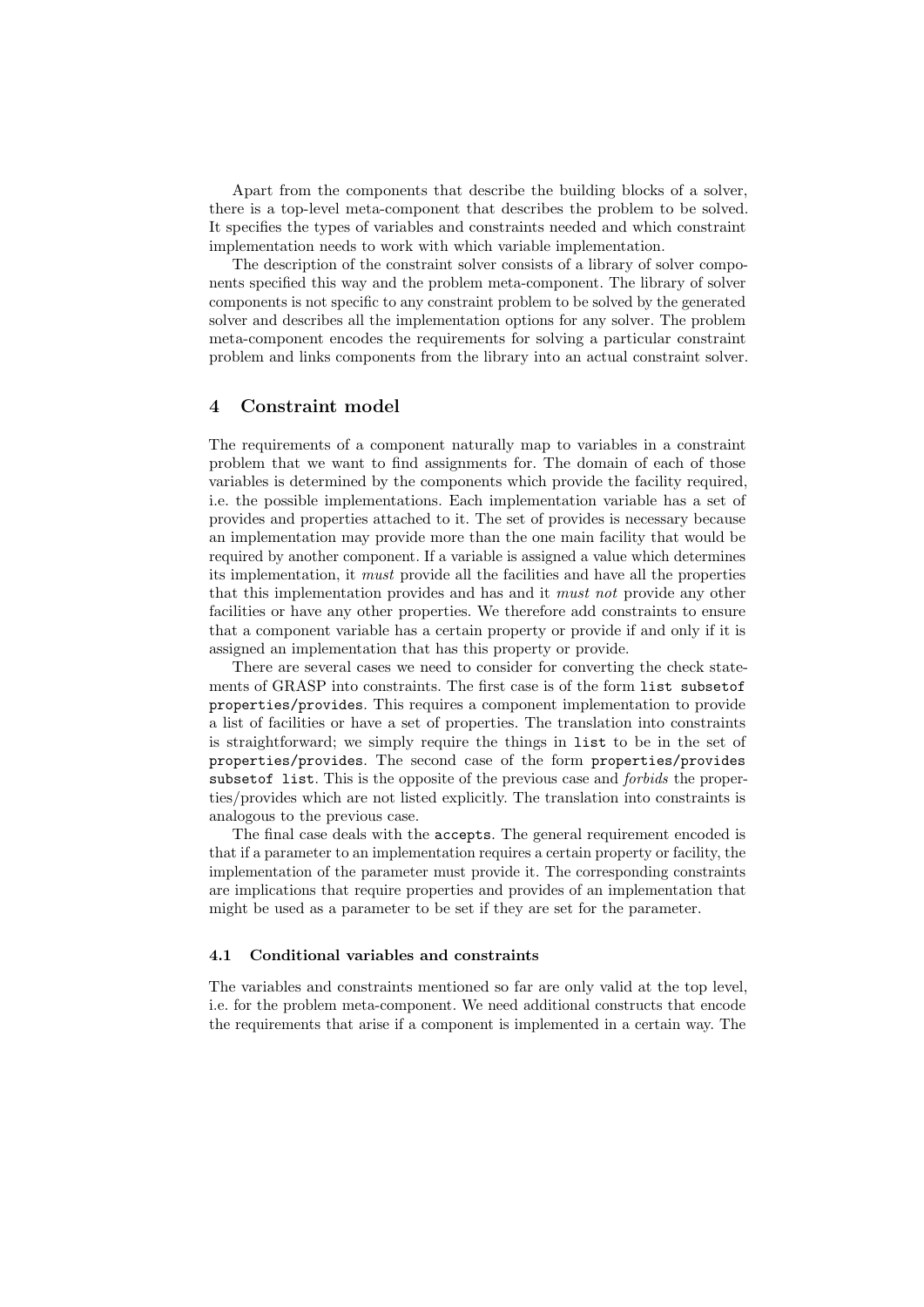variables and constraints to encode the requirements take the same form as above, but they have prerequisites that need to be true in order for them to become relevant.

We chose an explicit representation of the prerequisites where the conditional variables encode them in their names. The names of the variables that model the requirements for an implementation of a component not at the top level are prefixed by the implementation choices for the top-level components. The constraints on these variables can be encoded as an implication, e.g. if component x is implemented as an A, its first parameter needs to have property Y. The name of the variable that models this first parameter would have a prefix that indicates that the superior component x is implemented as an A. The left-hand side of the implication is a conjunction of the implementation decisions made in the prerequisites.

#### 4.2 Modelling language

We decided to use the modelling language of the Minion constraint solver. While it would be easier to use a more high-level language such as Essence, we need more fine-grained control over the solving process. In particular, we need to be able to specify the order of variables and values in the domains of variables to guide the solver towards the implementations we consider the most suitable ones. This enables us to analyse the constraint problem to be solved with the synthesised solver, identify the component implementations that are likely to provide the best performance and encode this in the constraint problem through the variable and value orderings.

The decision to use the Minion input language has some ramifications for the model. First, Minion only supports integer domain values and all component implementations, properties and provides must be mapped to integers. Furthermore, some of the constraints that the model uses are not provided by Minion and must be encoded with additional constraints and variables.

For the provides and the properties of each component variable, we added an auxiliary array of Boolean variables to represent the set. If the ith Boolean is set to true, the ith property or provides is present in the set. This means that two auxiliary arrays of Booleans are added for each component variable.

Almost all constraints can be encoded directly in Minion. We used the watched-or constraint to express that a component variable can have a property or provides if and only if it is assigned one of the implementations that have it. The conjunction to encode the conditional constraints was implemented with a watched-and. The only constraints which cannot directly be translated into Minion are the implications, as Minion only allows implications between a Boolean variable and a constraint. To mitigate this, we introduced channelling variables, one for each auxiliary array of Booleans that encode the properties and provides. The left hand side of the implication is linked to the channelling variable through an if and only if (reify in Minion) and the right hand side is connected to the channelling variable by an implication constraint (reifyimply in Minion).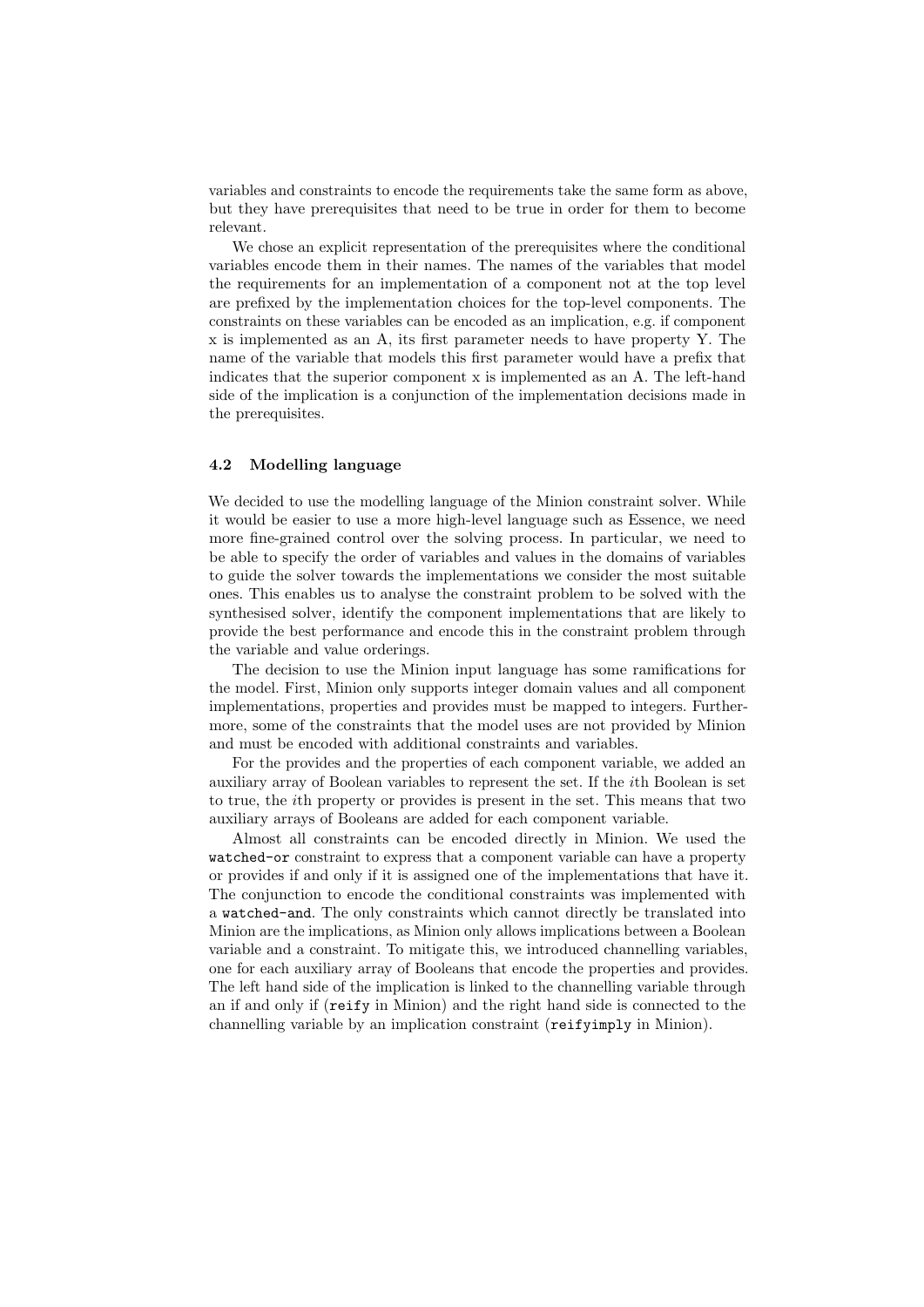## 5 Example

Consider the constraint problem below.

$$
pvx + pvy = pww + pvc6
$$

$$
pvx = pvz
$$

The GRASP specification of a solver component library and problem metacomponent that corresponds to the constraint problem are shown in Figure 1. The problem meta-component requires five variables and two constraints with certain properties and restrictions. The variable and constraint implementations impose further restrictions and may in turn require a memory manager. Constant variables have domain size 1, Boolean variables domain size 2 and discrete variables arbitrary-sized domains. A GAC sum needs to be able to remove values from the domain of the variables it constrains while a Boolean sum needs its first argument to be a Boolean (domain size 2) and its second argument to be a constant variable (domain size 1). The memory manager does not have any special properties or further requirements.

Parts of the Minion model generated from this description is shown in Figure 2. The first part shows the variables generated for the requirement IPropVariable pvw in the GRASP model (Figure 1). Apart from the main variable, there are auxiliary variables for the properties and the provides as well as variables which model the conditional requirements of pvw being implemented in a particular way.

The first section of the constraints section models the properties and requires pvw (or one of its requirements) will have if being implemented in a particular way. We especially refer the reader to the last couple of lines before the ... – these express what possible implementations for pvw would give it specific properties/provides and that some of the provides are not given by any of the candidate implementations and are therefore always not in the set (Boolean array element set to 0).

The second part of the constraints section models the check statements that affect the parameters of the sum constraint implementations. The variables for these components are not shown for space reasons, but are analogous to the variables for the pvw component. A pair of Minion constraints is required to model the implication of a component being implemented in a specific way, as outlined in Section 4.2. The first constraint reifies the conditions with the channelling variable while the second constraint establishes the implication between the channelling variable and the actual property or provide.

Note that some of the check...accepts statements are given additional properties for the variables to check in the GRASP model. Only the properties which are not explicitly given need to be checked by the generated constraints.

Minion finds a valid constraint solver architecture for the, admittedly trivial, encoded problem (the first solution to the generated constraint model) in just a couple of milliseconds.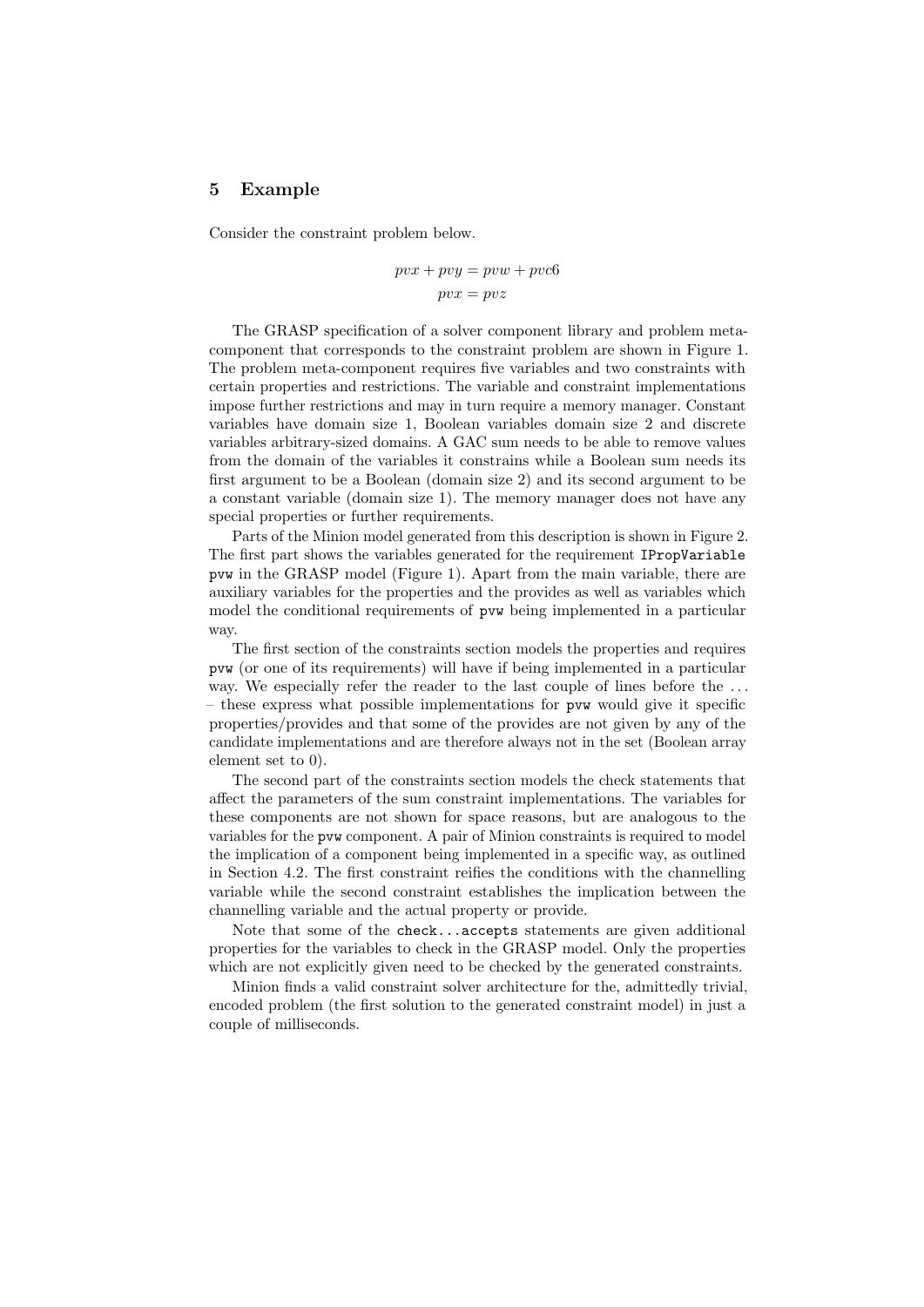```
architecture Solver {
    template CopyMemoryFactory() {<br>; provides IMemoryManager;
       provides IRawMemory;
       provides IView History;
    }
   template DiscreteVariableFactory () {
        provides IPropVariable;<br>provides IRemoveFromDomain;
        requires IMemoryManager domain;<br>requires IMemoryManager bounds;
       property domainType = "bound";
        check domain.getProperties() subsetof [(MemoryChanges, 'Single')];<br>check bounds.getProperties() subsetof [];
    }<br>template BoolVariableFactory() {
       provides IP rop Variable;
       provides IRemoveFromDomain;
        requires IMemoryManager bounds;<br>property domainType = "bound";
        check bounds.getProperties() subsetof [(MemoryChanges, 'Single')];<br>property domainSize = 2;
    }
   template Constant Variable Factory () {
       provides IP rop Variable;
       provides IRemoveFromDomain;
        property domainSize = 1;<br>property domainType = "bound";
    }<br>template GACSumFactory(P1, P2) {
       provides ISumEqCon;
       requires IMemoryManager m;
       check m. get Properties() subset of [];
        check [IRawMemory] subsetof m.getInterfaces();<br>check [IRemoveFromDomain,IPropVariable] subsetof P1.getInterfaces();<br>check [IRemoveFromDomain,IPropVariable] subsetof P2.getInterfaces();
    }
   emplate BoolSumFactory (P1, P2) {
        provides  ISumEqCon;<br>requires  IMemoryManager m;
        check m.getProperties() subsetof [];<br>check [(domainSize, 1)] subsetof P1.getProperties();<br>check [(domainSize, 1)] subsetof P2.getProperties();<br>check [IPropVariable] subsetof P1.getInterfaces();<br>check [IPropVariable] subset
    }<br>template ThisProblem() {
       provides IP roblem;
       requires IP rop Variable pvw, pvx, pvy, pvz, pvc6;
        requires ISumEqCon scA, scB;<br>check pvx.getProperties()  subsetof<br>[(domainType, 'bound'), (domainSize, 2)];
        check pvy.getProperties() subsetof<br>[(domainType, 'bound')];
       check pvc6. get Properties (i) subset of
        [(domainType, 'bound'), (domainSize, 1)];<br>check scA.param(1) accepts (pvx +<br>[(domainType, 'bound'), (domainSize, 2)]);<br>check scA.param(1) accepts (pvy +<br>[(domainType, 'bound')]);
        check scA.param(2) accepts (pvw +<br>
[(domainType, 'bound'), (domainSize, 1)]);<br>
check scA.param(2) accepts (pvc6 +<br>
[(domainType, 'bound'), (domainSize, 1)]);<br>
check scB.param(1) accepts (pvx +<br>
[(domainType, 'bound'), (dom
       check scB. param(1) accepts pvz;
}
}
```
Fig. 1. Solver architecture description for simple constraint problem.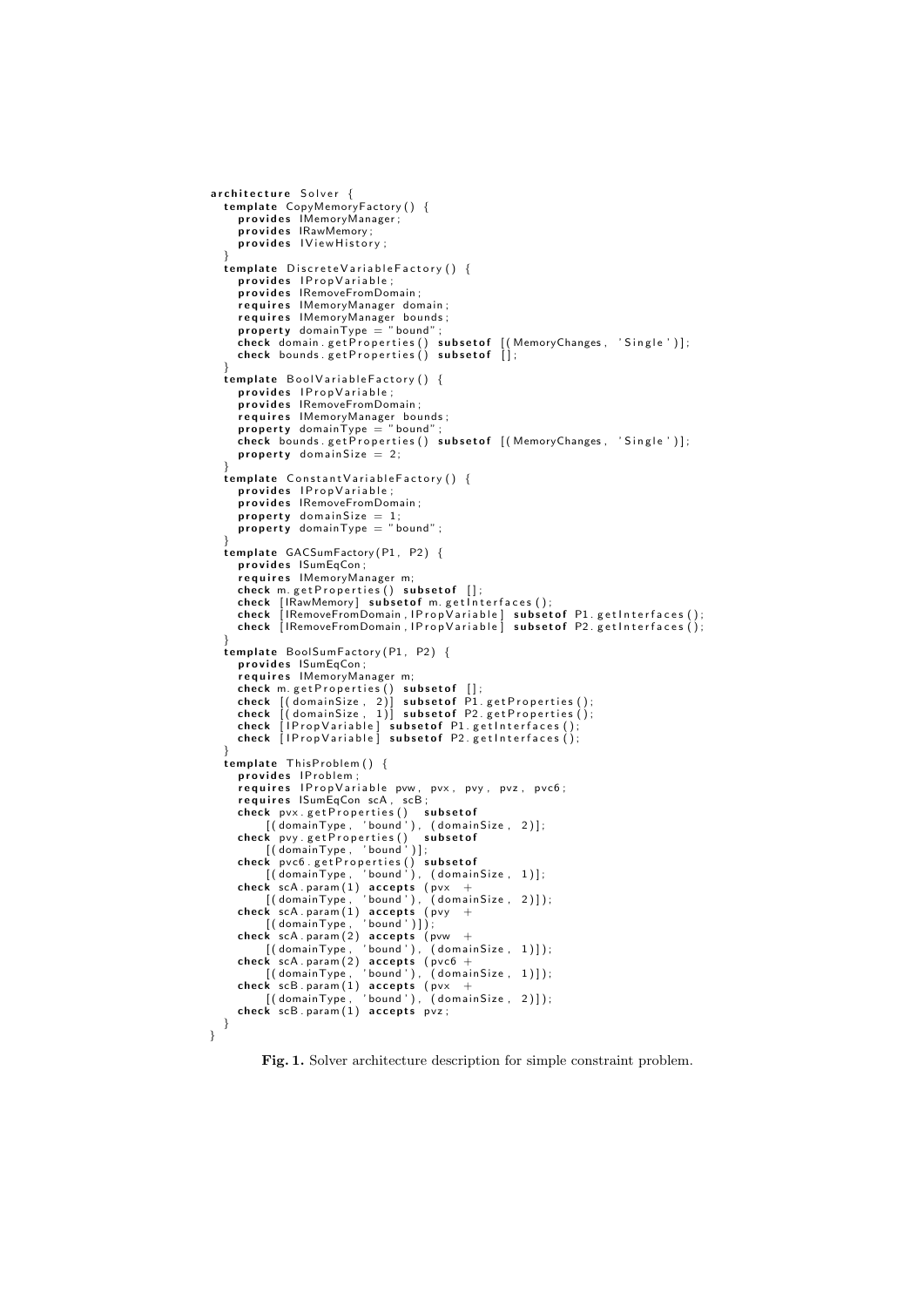```
∗∗VARIABLES∗∗
DISCRETE pvw_1_domain {1..1}<br>BOOL pvw_1_domain_properties [3]
BOOL pvw_1_domain_provides [7]
DISCRETE pvw_1_bounds \{1..1\}BOOL pvw_1_bounds_properties [3]
BOOL pvw_1_bounds_provides [7]<br>DISCRETE pvw_2_bounds {1..1}
BOOL pvw_2_bounds_properties[3]<br>BOOL pvw_2_bounds_provides[7]
DISCRETE pvw {1..3}
BOOL pvw_properties [3]
BOOL pvw<sub>-</sub>provides[7]. . .
∗∗CONSTRAINTS∗∗
reify (watched-or ({eq (pvw_1_domain, 1)}), pvw_1_domain_provides [0])
eq(pvw_1_domain_provides[6], 0)<br>eq(pvw_1_domain_provides[3], 0)
reify (watched-or ({eq (pvw_1_domain, 1)}), pvw_1_domain_provides [1])
eq(pvw_1_domain_provides[4], 0)<br>eq(pvw_1_domain_provides[5], 0)
reify (watched-or ({eq ( pvw_1_domain, 1) }), pvw_1_domain_provides [2])
eq(pvw_1_domain_properties[2], 0)eq(pvw_1_domain_properties[1], 0)eq(pvw_1_domain_properties[0], 0)reify (watched-or ({eq(pvw_1_bounds, 1)}), pvw_1_bounds_provides [0])
eq( pvw_1_bounds_provides [6], 0)
ea ( p v w_1 bounds provides \overline{31} , 0)
reify (watched-or ({eq ( pvw_1_bounds, 1) }), pvw_1_bounds_provides [1])
eq(pvw_1_bounds_provides[4], 0)eq(pvw_1_bounds_provides[5], 0)reify (watched-or ({eq (pvw_1_bounds, 1)}), pvw_1_bounds_provides [2])
eq( pvw_1_bounds_properties [2] , 0)<br>eq( pvw_1_bounds_properties [1] , 0)
eq(pvw_1_bounds_properties[0], 0)reify (watched-or ({eq(pvw_2_bounds, 1)}), pvw_2_bounds_provides [0])
eq(pvw_2_bounds_provides[6], 0)eq(pvw_2_bounds_provides[3], 0)reify (watched−or({eq(pvw_2_bounds ,  1)}),  pvw_2_bounds_provides[1])<br>eq(pvw_2_bounds_provides[4],  0)<br>eq(pvw_2_bounds_provides[5],  0)
reify (watched-or ({eq (pvw_2_bounds, 1)}), pvw_2_bounds_provides [2])
eq(pvw_2_bounds_properties [2], 0)eq(pvw_2_bounds_properties[1], 0)<br>eq(pvw_2_bounds_properties[0], 0)<br>eq(pvw_provides[0], 0)
eq( pvw_provides [6] ,  0)<br>reify (watched—or({eq(pvw,  1),  eq(pvw,  2),  eq(pvw,  3)}),  pvw_provides [3])
eq( pvw_provides [1] ,  0)<br>reify (watched—or({eq(pvw,  1),  eq(pvw,  2),  eq(pvw,  3)}),  pvw_provides [4])
eq( p v w _ p r o v i d e s [\dot{5}] , 0)
eq(pvw_provides[2], 0)<br>reify(watched−or({eq(pvw, 3)}), pvw_properties[2])<br>reify(watched−or({eq(pvw, 2)}), pvw_properties[1])
 reify (watched−or({eq(pvw, 1), eq(pvw, 2), eq(pvw, 3)}),<br>pvw_properties[0])
 ...<br>reify (watched—and({eq(scA, 1)}), scA_1_param_1_provides_channel [3])<br>reifyimply (eq(scA_param_1_provides [3], 1),
 scA_1_param_1_provides_channel [3])<br>reify (watched—and({eq(scA, 1)}), scA_1_param_1_provides_channel [4])
reifying; imply (eq (s c A) param_1-provides [4], 1),\mathsf{scA\_1\_param\_1\_provides\_channel\_[4]})reify (watched−and({eq(scA,1)}), scA_1_param_2_provides_channel[3])<br>reifyimply (eq(scA_param_2_provides[3], 1),
      sc A_1 param 2 provides channel \left[3\right])
reify (watched-and ({eq (scA, 1)}), scA_1_param_2_provides_channel [4])
 reifyimply (eq(scA_param_2_provides [4] , 1) ,<br>scA_1_param_2_provides_channel [4] )
. . .
∗∗SEARCH∗∗
∗∗EOF∗∗
```
MINION 3

Fig. 2. Excerpts of constraint model for Figure 1.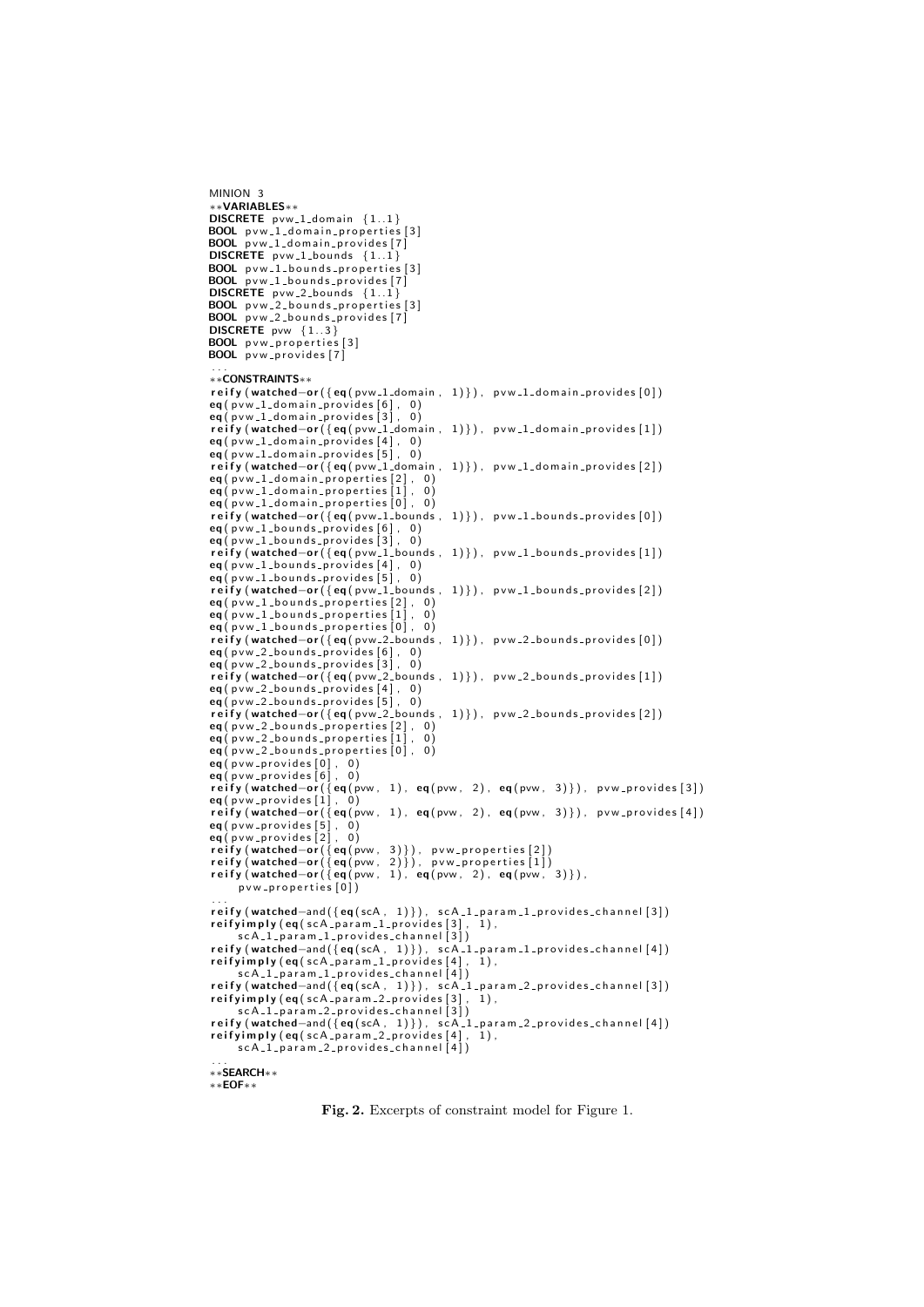## 6 Limitations and future work

A limitation of the current system is that we are unable to express requirements which have a global effect on all components, such as whether to attach debug information. At present, we are unable to express this in GRASP and therefore cannot add it to the constraint model. We are planning on extending GRASP to support this.

We have found that in practice while solving the generated constraint problems for the first solution is quick, enumerating all solutions takes a long time because of the auxiliary variables which result in sets of separate solutions that specify the same constraint solver being found.

## 7 Conclusions

We have presented a way of encoding the configuration of the architecture of a constraint solver as a constraint problem such that a solution to the problem specifies a valid solver. This represents a major step towards automated synthesis of constraint solvers from a library of components for a given problem. Given a library and components and a problem specification, we can automatically and efficiently synthesis a constraint solver.

Modelling the architecture of a constraint solver as a standard constraint problem enables us to use off-the-shelf software to solve this complex configuration problem using tried and tested techniques. Instead of a single solver, we can easily generate all valid solvers by finding all solutions to the configuration problem instead of only the first one.

#### Acknowledgements

GRASP was designed by Dharini Balasubramaniam and Lakshitha de Silva. Peter Nightingale was involved with the modifications of GRASP. Lars Kotthoff is supported by a SICSA studentship. This work was supported by EPSRC grant EP/H004092/1. We thank the anonymous reviewer for their comments.

## References

- 1. Balasubramaniam, D., de Silva, L., Jefferson, C., Kotthoff, L., Miguel, I., Nightingale, P.: Dominion: An architecture-driven approach to generating efficient constraint solvers. In: 9th Working IEEE/IFIP Conference on Software Architecture (WICSA) (2011)
- 2. Gent, I., Jefferson, C., Kotthoff, L., Miguel, I., Moore, N., Nightingale, P., Petrie, K.: Learning when to use lazy learning in constraint solving. In: ECAI. pp. 873–878 (August 2010)
- 3. Gent, I., Jefferson, C., Miguel, I.: MINION: A fast scalable constraint solver. In: Proceedings of the Seventeenth European Conference on Artificial Intelligence. pp. 98–102 (2006)